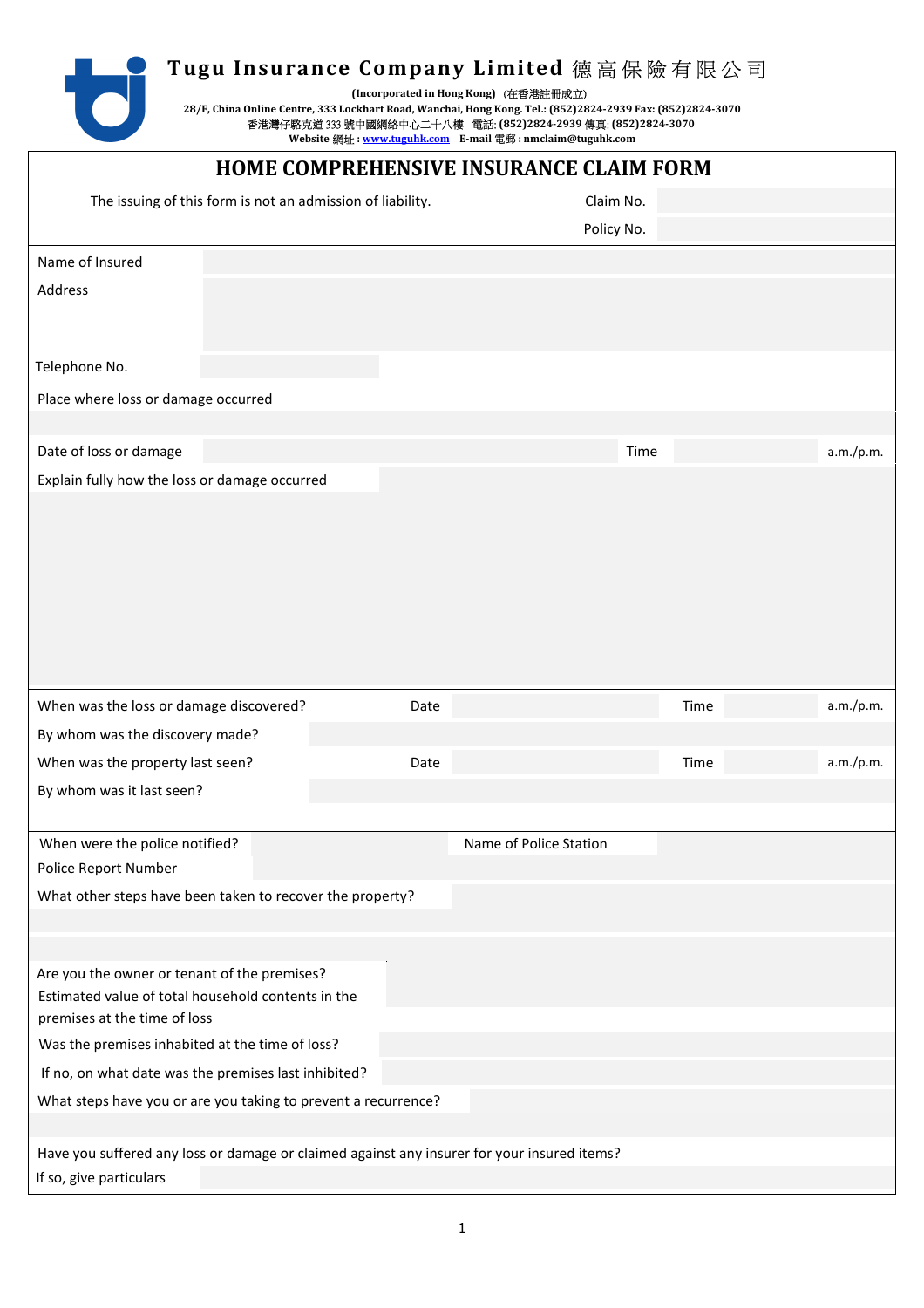

**(Incorporated in Hong Kong)** (在香港註冊成立)

**28/F, China Online Centre, 333 Lockhart Road, Wanchai, Hong Kong. Tel.: (852)2824-2939 Fax: (852)2824-3070**  香港灣仔駱克道 333 號中國網絡中心二十八樓 電話: **(852)2824-2939** 傳真: **(852)2824-3070**  Website 網址 : www.tuguhk.com E-mail 電郵 : nmclaim@tuguhk.com

In respect of damage to buildings or landlord's fixtures, are you responsible for the repair of such damage under the terms of a tenancy agreement?

Was there at the time of the occurrence any other existing insurance, effected by you or any other persons, on the property for which this claim is made? If so, please give details

## **PARTICULARS OF THE CLAIM ITEMS**

Any damage property should not be repaired or disposed of until permission is given by the Company.

| (1)<br>Particulars of each<br>building or article<br>in respect of which<br>this claim is made           | (2)<br>Date purchased<br>or received | (3)<br>Place of purchase | (4)<br>Original cost price |  | (5)<br>Value at the time<br>of the loss after<br>following for age<br>& wear |  | (6)<br>Present<br>replacement<br>price |  | (7)<br>Amount claimed after<br>allowing for value of<br>the salvage or cost of<br>repairs |  |
|----------------------------------------------------------------------------------------------------------|--------------------------------------|--------------------------|----------------------------|--|------------------------------------------------------------------------------|--|----------------------------------------|--|-------------------------------------------------------------------------------------------|--|
|                                                                                                          |                                      |                          |                            |  |                                                                              |  |                                        |  |                                                                                           |  |
|                                                                                                          |                                      |                          |                            |  |                                                                              |  |                                        |  |                                                                                           |  |
|                                                                                                          |                                      |                          |                            |  |                                                                              |  |                                        |  |                                                                                           |  |
|                                                                                                          |                                      |                          |                            |  |                                                                              |  |                                        |  |                                                                                           |  |
|                                                                                                          |                                      |                          |                            |  |                                                                              |  |                                        |  |                                                                                           |  |
|                                                                                                          |                                      |                          |                            |  |                                                                              |  |                                        |  |                                                                                           |  |
|                                                                                                          |                                      |                          |                            |  |                                                                              |  |                                        |  |                                                                                           |  |
|                                                                                                          |                                      |                          |                            |  |                                                                              |  |                                        |  |                                                                                           |  |
|                                                                                                          |                                      |                          |                            |  |                                                                              |  |                                        |  |                                                                                           |  |
|                                                                                                          |                                      |                          |                            |  |                                                                              |  |                                        |  |                                                                                           |  |
|                                                                                                          |                                      |                          |                            |  |                                                                              |  |                                        |  |                                                                                           |  |
|                                                                                                          |                                      |                          |                            |  |                                                                              |  |                                        |  |                                                                                           |  |
|                                                                                                          |                                      |                          |                            |  |                                                                              |  |                                        |  |                                                                                           |  |
|                                                                                                          |                                      |                          |                            |  |                                                                              |  |                                        |  |                                                                                           |  |
| <b>Total Amount Claimed</b>                                                                              |                                      |                          |                            |  |                                                                              |  |                                        |  |                                                                                           |  |
| I/We declare the particulars given on this form to Tugu Insurance Company Limited are true and complete. |                                      |                          |                            |  |                                                                              |  |                                        |  |                                                                                           |  |

**Date** Signature of **Insured** 

**IMPORTANT** (Affix company chop, if applicable)

Claimants are advised to read the conditions of the Company's policies regarding claims before completing this form, which should be returned within the period specified in the policy to the Company at the address shown above.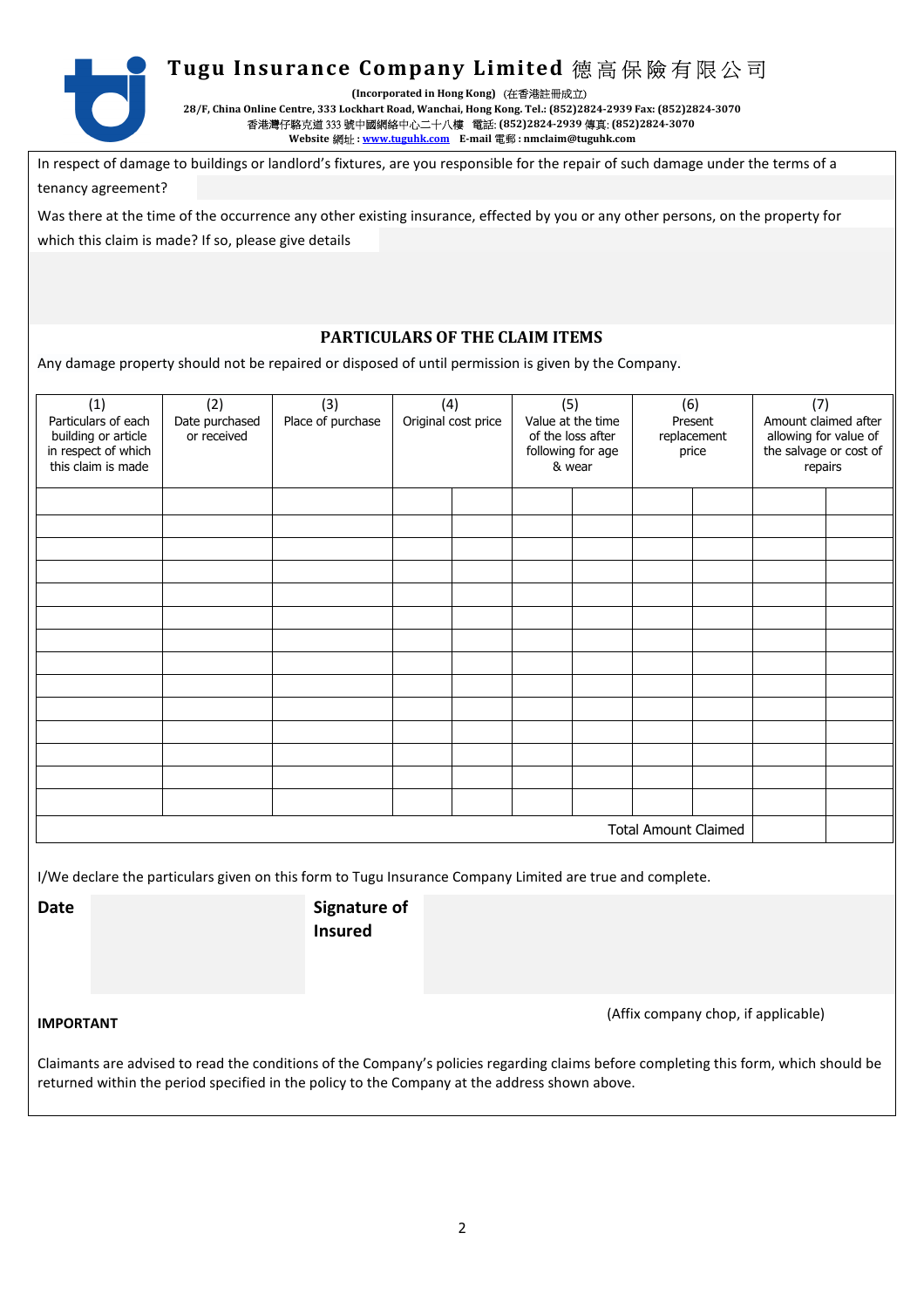**(Incorporated in Hong Kong)** (在香港註冊成立)

**28/F, China Online Centre, 333 Lockhart Road, Wanchai, Hong Kong. Tel.: (852)2824-2939 Fax: (852)2824-3070** 

## 香港灣仔駱克道 333 號中國網絡中心二十八樓 電話: **(852)2824-2939** 傳真: **(852)2824-3070**

## Website 網址 : www.tuguhk.com E-mail 電郵 : nmclaim@tuguhk.com

#### **Personal Information Collection Statement**

*Tugu Insurance Company Limited* **("the Company"***)* may collect personal information to enable the Company to carry on insurance business. The personal information may be used for the following purposes of:

a. processing and assessing of applications for any insurance products and daily operation of the related services;

- b. any alterations, variations, cancellation or renewal of any insurance and related services;
- c. any claims or investigation or analysis of such claims;
- d. exercising any right under the insurance policy including right of subrogation, if applicable;
- e. meeting the requirements under any law and regulation, requests from regulators, industry bodies, government agencies and court order; and
- f. any activities directly relating to the above purposes.

The information you provide to the Company may be provided or transferred to the following parties in Hong Kong or overseas for the purposes set out in the above paragraph:

- a. any agent, contractor or third party service provider who provides administrative, telecommunications, computer, payment, debt collection, data processing or storage or related services or any other company carrying on insurance or reinsurance related business, or an intermediary, or a claim or investigation or other service provider providing services relevant to insurance business, for any of the above or related purposes;
- b. any association, federation or similar organization of insurance companies ("Federation") that exists or is formed from time to time for any of the above or related purposes or to enable the Federation to carry out its regulatory functions or such other functions that may be assigned to the Federation from time to time and are reasonably required in the interest of the insurance industry or any member(s) of the Federation;
- c. any members of the Federation by the Federation for any of the above or related purposes;
- d. regulators;
- e. lawyers;
- f. auditors; and
- g. any party under a duty of confidentiality to the Company including a group company of the Company which has undertaken to keep such information confidential.

If you do not agree to the use of your personal data for above purposes, it would not be possible for the Company to process your application and render the services.

You may seek access to and to request correction of any personal information concerning yourself held by the Company subject to payment of an administrative fee. Requests for such access or correction can be made in writing to the Data Protection Officer, Tugu Insurance Company Limited, 28/F, China Online Centre, 333 Lockhart Road, Wanchai, Hong Kong.

(If there is any inconsistency between the English and Chinese version of this Personal Information Collection Statement, the English version shall prevail.)

#### **Privacy Policy Statement**

*Tugu Insurance Company Limited* **(the "Company")** is committed to full compliance with the requirements of the Personal Data (Privacy) Ordinance, Cap.486 ("the Ordinance") in respect of the collection, use, retention and disclosure of personal information.

At all times, the Company shall endeavour to ensure all collection and/or storage and/or transmission and/or usage of personal data from individuals be done in accordance with the obligations and requirements of the Ordinance. In doing so, the Company will ensure that staff involved in handling personal data comply with the strictest standards of security and confidentiality.

We collect personal data in a number of ways. The most common circumstances in which we collect personal data are when you enquire about products we offer, you apply for an insurance product, or make a claim.

The types of personal data we collect from you will depend on the circumstances in which that information is collected. We may collect details including your name, HKID, date of birth, contact details and other personal data which is relevant to the insurance product you are applying for or the claim you are making.

The purposes for which your personal data will be used will depend on the circumstances in which that personal data is collected. We will inform you of the purposes for which we intend to use your personal data in the Personal Information Collection Statement at or before the time we collect your personal data.

Generally, we may use your personal data for the purpose for which you provided it to us; for the purposes which are directly related to the purposes for which you provided it to us; and any other purposes to which you have consented.

Your personal data may be provided or transferred to other third party. The third parties to whom your personal data will be disclosed will depend on the purposes for which that personal data is used. We will inform you of the third parties to whom your personal data will be disclosed in the Personal Information Collection Statement at or before the time we collect your personal data.

Generally, we may disclose your personal data as necessary for the purpose for which you provided it to us; for the purposes which are directly related to the purposes for which you provided it to us; and any other purposes to which you have consented.

In exceptional circumstances, we may be required or permitted by law to disclose personal data, for example to law enforcement authorities or to prevent a serious threat to public safety.

We will only retain the personal data for as long as it is necessary to fulfill the original or directly related purposes for which such data was collected, unless the personal data need to be retained to satisfy any applicable statutory, contractual or tortious obligations.

Under the Ordinance, individuals have the right to request access to and correction of their personal data held by the Company. Should you wish to access or correct your personal information held by us, please present your enquiry by writing to the Data Protection Officer of the Company at 28/F, China Online Centre, 333 Lockhart Road, Wanchai, Hong Kong. Any requests or access to and correction of personal information will be dealt with promptly and we will use our best endeavours to handle such requests before the expiry of 40 days maximum. A reasonable fee may be charged to offset the Company's administration and actual costs incurred in the complying with your data access request.

(If there is any inconsistency between the English and Chinese version of this Privacy Policy Statement, the English version shall prevail.)

May 2018